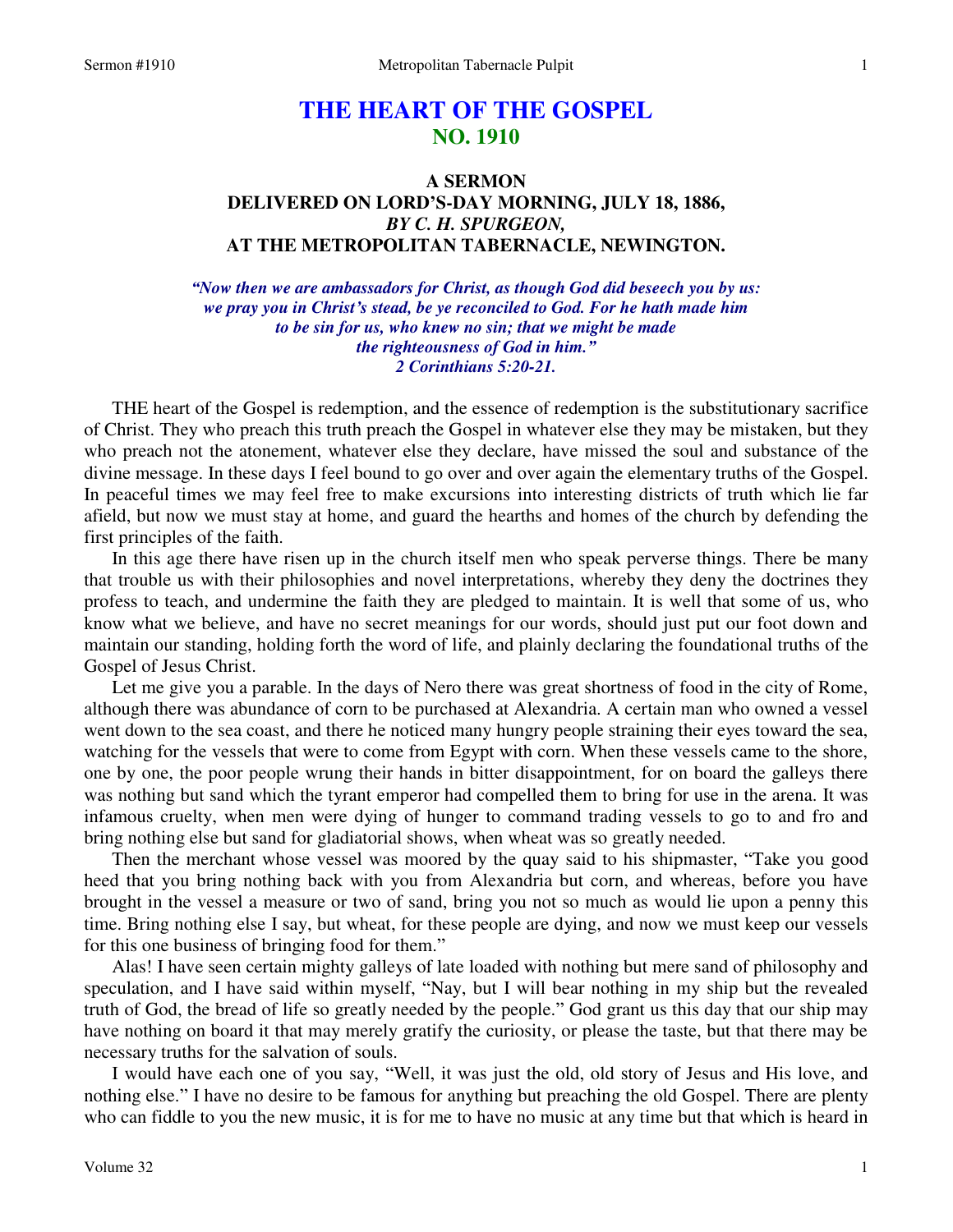heaven—"Unto Him that loved us, and washed us from our sins in His own blood, to Him be glory forever and ever!"

 I intend, dear friends, to begin my discourse with the second part of my text, in which the doctrine of Substitution is set forth in these words—"He hath made him to be sin for us, who knew no sin; that we might be made the righteousness of God in Him." This is the basis and power of those appeals which it is our duty to make to the consciences of men.

 I have found, my brethren, by long experience that nothing touches the heart like the cross of Christ, and when the heart is touched and wounded by the two-edged sword of the law, nothing heals its wounds like the balm which flows from the pierced heart of Jesus. The cross is life to the spiritually dead.

 There is an old legend which can have no literal truth in it, but if it be regarded as a parable it is then most instructive. They say that when the Empress Helena was searching for the true cross they dug deep at Jerusalem and found the three crosses of Calvary buried in the soil. Which out of the three crosses was the veritable cross upon which Jesus died they could not tell, except by certain tests. So they brought a corpse and laid it on one of the crosses, but there was neither life nor motion. When the same dead body touched another of the crosses it lived, and then they said, "This is the true cross."

When we see men quickened, converted, and sanctified by the doctrine of the substitutionary sacrifice, we may justly conclude that it is the true doctrine of atonement. I have not known men made to live unto God and holiness except by the doctrine of the death of Christ on man's behalf. Hearts of stone that never beat with life before have been turned to flesh through the Holy Spirit causing them to know this truth. A sacred tenderness has visited the obstinate when they have heard of Jesus crucified for them. Those who have lain at hell's dark door, wrapped about with a sevenfold death-shade, even upon them has a great light shined. The story of the great Lover of the souls of men who gave Himself for their salvation is still in the hand of the Holy Ghost the greatest of all forces in the realm of mind.

So this morning I am going to handle, first, *the great doctrine,* and then afterwards, and secondly, as God shall help me, we shall come to *the great argument* which is contained in the twentieth verse, "Now then we are ambassadors for Christ, as though God did beseech you by us: we pray you in Christ's stead, be ye reconciled to God."

**I.** First, then, with as much brevity as possible I will speak upon THE GREAT DOCTRINE.

 *The* great doctrine, the greatest of all, is this, that God, seeing men to be lost by reason of their sin, has taken that sin of theirs and laid it upon His only begotten Son, making Him to be sin for us, even Him who knew no sin, and that in consequence of this transference of sin he that believes in Christ Jesus is made just and righteous, yea, is made to be the righteousness of God in Christ. Christ was made sin that sinners might be made righteousness. That is the doctrine of the substitution of our Lord Jesus Christ on the behalf of guilty men.

 Now consider, first, *who was made sin for us?* The description of our great Surety here given is upon one point only, and it may more than suffice us for our present meditation. Our substitute was spotless, innocent, and pure. "He hath made him to be sin for us, who knew no sin," Christ Jesus, the Son of God, became incarnate, and was made flesh, and dwelt here among men, but though He was made in the likeness of sinful flesh, He knew no sin. Though upon Him sin was laid, yet not so as to make Him guilty. He was not, He could not be, a sinner, He had no personal knowledge of sin.

 Throughout the whole of His life He never committed an offense against the great law of truth and right. The law was in His heart, it was His nature to be holy. He could say to all the world, "Which of you convinceth me of sin?" Even His vacillating judge inquired, "Why, what evil hath he done?" When all Jerusalem was challenged and bribed to bear witness against Him, no witnesses could be found. It was necessary to misquote and twist His words before a charge could be trumped up against Him by His bitterest enemies. His life brought Him in contact with both the tables of the law, but no single command had He transgressed. As the Jews examined the Paschal lamb before they slew it, so did scribes and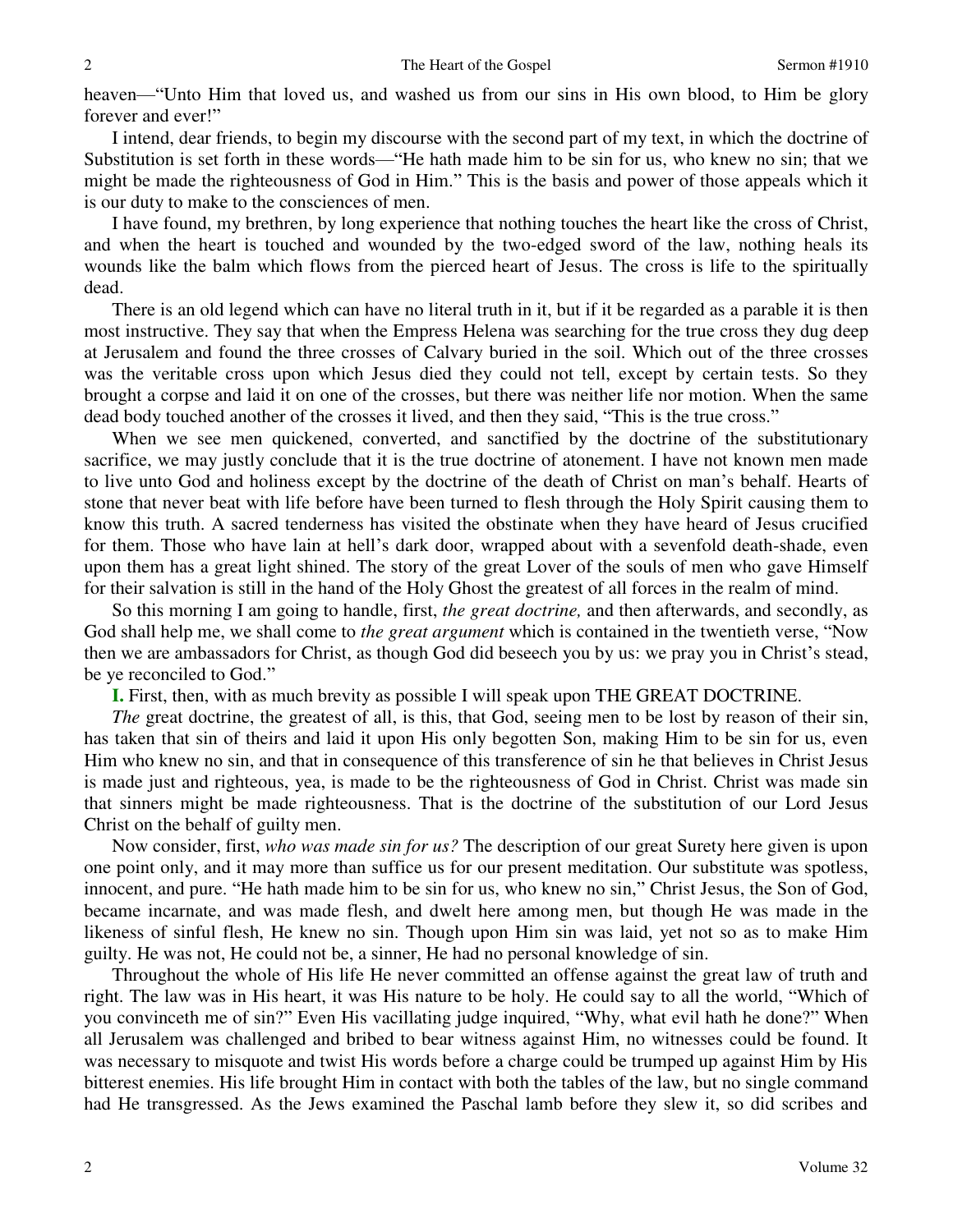Pharisees, and doctors of the law, and rulers and princes, examine the Lord Jesus, without finding offense in Him. He was the Lamb of God, without blemish and without spot.

 As there was no sin of commission, so was there about our Lord no fault of omission. Probably, dear brethren, we that are believers have been enabled by divine grace to escape most sins of commission, but I for one have to mourn daily over sins of omission. If we have spiritual graces, yet they do not reach the point required of us. If we do that which is right in itself, yet we usually mar our work upon the wheel, either in the motive, or in the manner of doing it, or by the self-satisfaction with which we view it when it is done. We come short of the glory of God in some respect or other. We forget to do what we ought to do, or, doing it, we are guilty of lukewarmness, self-reliance, unbelief, or some other grievous error.

 It was not so with our divine Redeemer. You cannot say that there was any feature deficient in His perfect beauty. He was complete in heart, in purpose, in thought, in word, in deed, in spirit. You could not add anything to the life of Christ without its being manifestly an excrescence. He was emphatically an all-round man, as we say in these days. His life is a perfect circle, a complete epitome of virtue. No pearl has dropped from the silver string of His character. No one virtue has overshadowed and dwarfed the rest, all perfections combine in perfect harmony to make in Him one surpassing perfection.

 Neither did our Lord know a sin of thought. His mind never produced an evil wish or desire. There never was in the heart of our blessed Lord a wish for any evil pleasure, nor a desire to escape any suffering or shame which was involved in His service. When He said, "Father, if it be possible, let this cup pass from me," He never desired to escape the bitter potion at the expense of His perfect lifework. The, "if it be possible," meant, "if it be consistent with full obedience to the Father, and the accomplishment of the divine purpose." We see the weakness of His nature shrinking, and the holiness of His nature resolving and conquering, as He adds, "nevertheless, not as I will, but as thou wilt."

 He took upon Him the likeness of sinful flesh, but though that flesh often caused Him weariness of body, it never produced in Him the weakness of sin. He took our infirmities, but He never exhibited an infirmity which had the least of blameworthiness attached to it. Never fell there an evil glance from those blessed eyes, never did His lips let drop a hasty word, never did those feet go on an evil errand, nor those hands move towards a sinful deed, because His heart was filled with holiness and love. Within as well as without, our Lord was unblemished. His desires were as perfect as His actions. Searched by the eyes of Omniscience, no shadow of fault could be found in Him.

 Yes, more, there were no tendencies about our Substitute towards evil in any form. In us there are always those tendencies, for the taint of original sin is upon us. We have to govern ourselves and hold ourselves under stern restraint, or we would rush headlong to destruction. Our carnal nature lusts to evil, and needs to be held in as with bit and bridle. Happy is that man who can master himself. But with regard to our Lord, it was His nature to be pure, and right, and loving. All His sweet wills were towards goodness. His unconstrained life was holiness itself, He was "the holy child Jesus."

 The prince of this world found in Him no fuel for the flame which he desired to kindle. Not only did no sin flow from Him, but there was no sin in Him, nor inclination, nor tendency in that direction. Watch Him in secret, and you find Him in prayer, look into His soul, and you find Him eager to do and suffer the Father's will. Oh, the blessed character of Christ! If I had the tongues of men and of angels I could not worthily set forth His absolute perfection. Justly may the Father be well pleased with Him! Well may heaven adore Him!

 Beloved, it was absolutely necessary that any one who should be able to suffer in our stead should himself be spotless. A sinner obnoxious to punishment by reason of his own offenses, what can he do but bear the wrath which is due to his own sin? Our Lord Jesus Christ as man was made under the law, but He owed nothing to that law, for He perfectly fulfilled it in all respects. He was capable of standing in the room, place, and stead of others, because He was under no obligations of His own. He was only under obligations towards God because He had voluntarily undertaken to be the surety and sacrifice for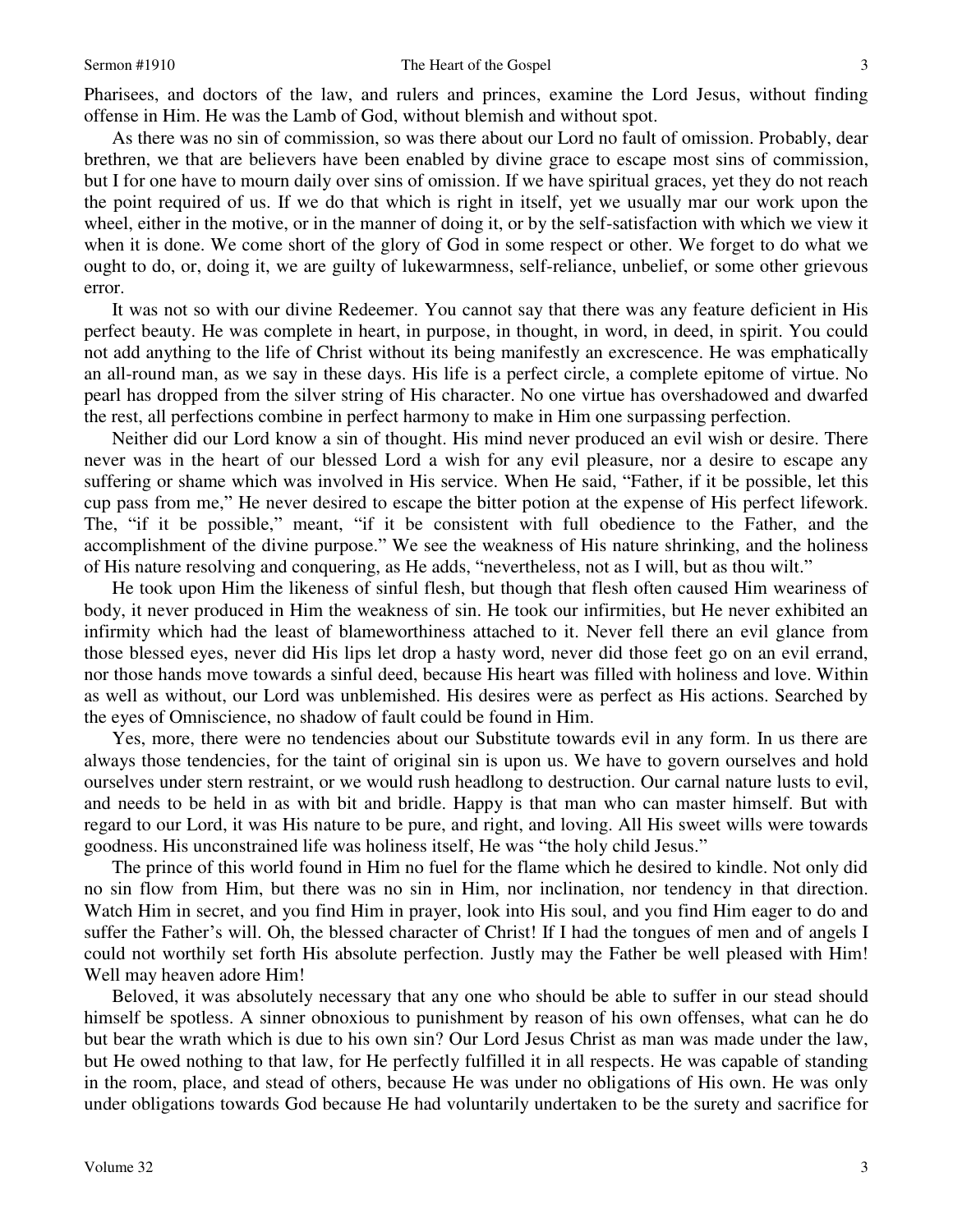those whom the Father gave Him. He was clear Himself, or else He could not have entered into bonds for guilty men.

 Oh, how I admire Him, that being such as He was, spotless and thrice holy, so that even the heavens were not pure in His sight, and He charged His angels with folly, yet He condescended to be made sin for us! How could He endure to be numbered with the transgressors and bear the sin of many? It may be no misery for a sinful man to live with sinful men, but it would be a heavy sorrow for the pure-minded to dwell with a company of abandoned and licentious wretches. What an overwhelming sorrow it must have been to the pure and perfect Christ to tabernacle among the hypocritical, the selfish, and the profane! How much worse that He Himself should have to take upon Himself the sins of those guilty men.

 His sensitive and delicate nature must have shrunk from even the shadow of sin, and yet read the words and be astonished, "He hath made him to be sin for us, who knew no sin." Our perfect Lord and Master bore our sins in His own body on the tree. He, before whom the sun itself is dim and the pure azure of heaven is defilement, was made sin. I need not put this in fine words, the fact is itself too grand to need any magnifying by human language. To gild refined gold, or paint the lily, were absurd, but much more absurd would it be to try to overlay with flowers of speech the matchless beauties of the cross. It suffices in simple rhyme to say—

> *"Oh, hear that piercing cry! What can its meaning be? 'My God! My God! Oh! Why hast Thou In wrath forsaken Me?'*

*Oh 'twas because our sins On Him by God were laid; He who Himself had never sinn'd, For sinners, sin was made."*

 This leads me on to the second point of the text, which is, *what was done with Him who knew no sin?* He was "made sin." It is a wonderful expression, the more you weigh it the more you will marvel at its singular strength. Only the Holy Ghost might originate such language. It was wise for the divine Teacher to use very strong expressions, for otherwise the thought might not have entered human minds.

 Even now, despite the emphasis, clearness, and distinctness of the language used here and elsewhere in Scripture there are found men daring enough to deny that substitution is taught in Scripture. With such subtle wits it is useless to argue. It is clear that language has no meaning for them. To read the fifty-third chapter of Isaiah, and to accept it as relating to the Messiah, and then to deny His substitutionary sacrifice is simply wickedness. It would be vain to reason with such beings, they are so blind that if they were transported to the sun they could not see.

 In the church and out of the church there is a deadly animosity to this truth. Modern thought labors to get away from what is obviously the meaning of the Holy Spirit, that sin was lifted from the guilty and laid upon the innocent. It is written, "The Lord hath laid on Him the iniquity of us all." This is as plain language as can be used, but if any plainer was required, here it is—"He hath made Him to be sin for us."

 The Lord God laid upon Jesus, who voluntarily undertook it, all the weight of human sin. Instead of its resting on the sinner, who did committed it, it was made to rest upon Christ, who did not commit it, while the righteousness which Jesus wrought out was placed to the account of the guilty, who had not worked it out, so that the guilty are treated as righteous. Those who by nature are guilty, are regarded as righteous, while He who by nature knew no sin whatever, was treated as guilty.

 I think I must have read in scores of books that such transference is impossible, but the statement has had no effect upon my mind. I do not care whether it is impossible or not with learned unbelievers, it is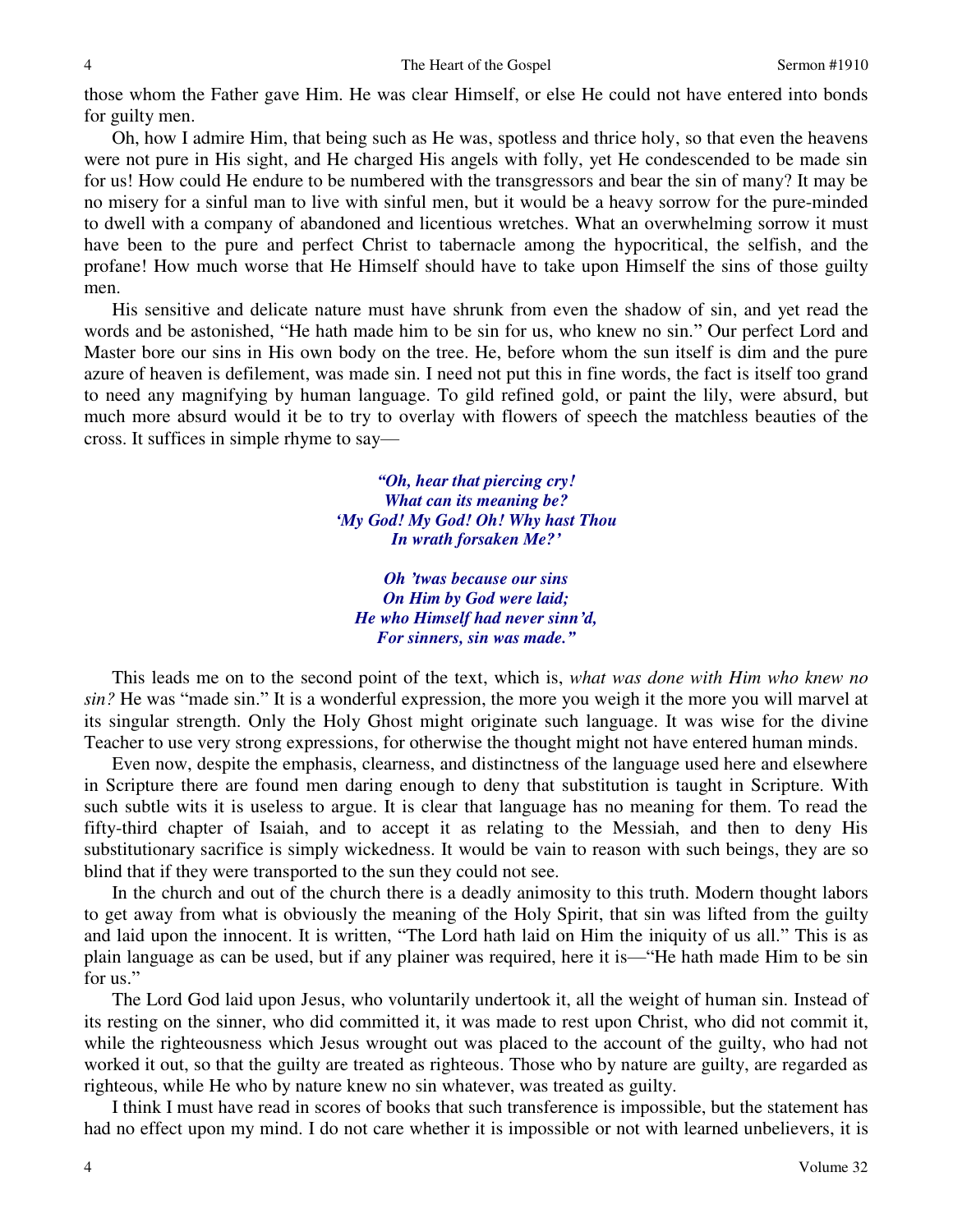#### Sermon #1910 **Sermon #1910** The Heart of the Gospel 5

evidently possible with God, for He has done it. But they say it is contrary to reason. I do not care for that, either; it may be contrary to the reason of those unbelievers, but it is not contrary to mine, and if I am to be guided by reason, I prefer to follow my own. The atonement is a miracle, and miracles are rather to be accepted by faith than measured by calculation. A fact is the best of arguments. It is a fact that the Lord has laid on Jesus the iniquity of us all. God's revelation proves the fact, and our faith defies human questioning! God says it, and I believe it, and believing it, I find life and comfort in it. Shall I not preach it? Assuredly I will.

> *"E'er since by faith I saw the stream His flowing wounds supply, Redeeming love has been my theme, And shall be till I die."*

 Christ was not guilty, and could not be made guilty, but He was treated as if He were guilty, because He willed to stand in the place of the guilty. Yes, He was not only treated as a sinner, but He was treated as if He had been sin itself in the abstract. This is an amazing utterance. The sinless one was made to be sin.

 Sin pressed our great Substitute very sorely. He felt the weight of it in the Garden of Gethsemane, where He "sweat as it were great drops of blood falling to the ground." The full pressure of it came upon Him when He was nailed to the accursed tree. There in the hours of darkness He bore infinitely more than we can tell. We know that He bore condemnation from the mouth of man, so that it is written, "He was numbered with the transgressors." We know that He bore shame for our sakes. Did not your hearts tremble last Sunday evening when our text was, "Then did they spit in his face"? It was a cruel scorn that exhausted itself upon His blessed person.

 This, I say, we know. We know that He bore pains innumerable of body and of mind, He thirsted, He cried out in the agony of desertion, He bled, He died. We know that He poured out His soul unto death, and yielded up the ghost. But there was at the back, and beyond all this, an immeasurable abyss of suffering. The Greek Liturgy fitly speaks of "Thine unknown sufferings," probably to us they are *unknowable* sufferings. He was God as well as man, and the Godhead lent an omnipotent power to the manhood, so that there was compressed within His soul, and endured by it, an amount of anguish of which we can form no conception. I will say no more, it is wise to veil what it is impossible to depict.

 This text both veils and discovers His sorrow, as it says, "He made him to be sin." Look into the words. Perceive their meaning, if you can. The angels desire to look into it. Gaze into this terrible crystal. Let your eyes search deep into this opal, within whose jeweled depth there are flames of fire. The Lord made the perfectly innocent one to be sin for us, that means more of humiliation, darkness, agony, and death than you can conceive. It brought a kind of distraction and well-nigh a destruction to the tender and gentle spirit of our Lord.

 I do not say that our substitute endured a hell, that were unwarrantable. I will not say that He endured either the exact punishment for sin, or an equivalent for it, but I do say that what He endured rendered to the justice of God a vindication of His law more clear and more effectual than would have been rendered to it by the damnation of the sinners for whom He died. The cross is under many aspects a more full revelation of the wrath of God against human sin than even Tophet, and the smoke of torment which goes up forever and ever. Who would know God's hate of sin must see the Only Begotten bleeding in body and bleeding in soul even unto death, He must, in fact, spell out each word of my text, and read its innermost meaning.

 There, my brethren, I am ashamed of the poverty of my explanation, and I will therefore only repeat the full and sublime language of the apostle—"He hath made Him to be sin for us." It is more than "He hath put Him to grief," it is more than "God hath forsaken him," it is more than "The chastisement of our peace was upon him," it is the most suggestive of all descriptions—"He hath made him to be sin for us." Oh depth of terror, and yet height of love!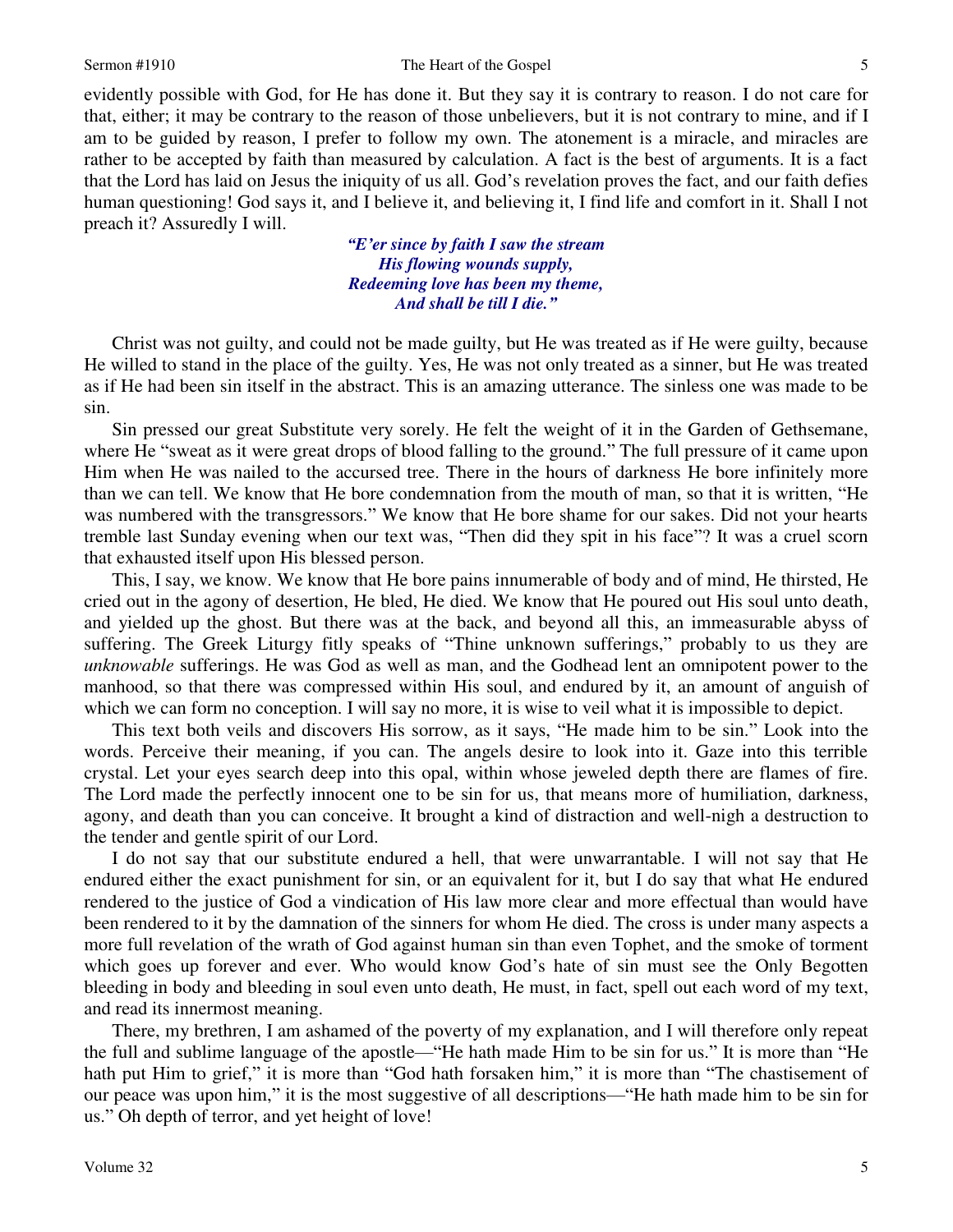So I pass on to notice in the third place, *who did it?* The text says, *"He* hath made him to be sin for us," that is, God Himself it was who appointed His dear Son to be made sin for guilty men. The wise ones tell us that this substitution cannot be just. Who made them judges of what is right and just? I ask them whether they believe that Jesus suffered and died at all. If they believe that He did, how do they account for the fact? Do they say that He died as an example? Then I ask, is it just for God to allow a sinless being to die as an example? The fact of our Lord's death is sure, and it has to be accounted for. Ours is the fullest and truest explanation.

 In the appointment of the Lord Jesus Christ to be made sin for us, there was first of all a display of the Divine Sovereignty. God here did what none but He could have done. It would not have been possible for all of us together to have laid sin upon Christ, but it was possible for the great Judge of all, who gives no account of His matters, to determine that so it should be. He is the fountain of rectitude, and the exercise of His divine prerogative is always unquestionable righteousness. That the Lord Jesus, who offered Himself as a willing surety and substitute, should be accepted as surety and substitute for guilty man was in the power of the great Supreme. In His Divine Sovereignty He accepted Him, and before that sovereignty we bow. If any question it, our only answer is, "Nay but, O man, who art thou that repliest against God?"

 The death of our Lord also displayed divine justice. It pleased God as the Judge of all, that sin should not be forgiven without the exaction of the punishment which had been so righteously threatened to it, or such other display of justice as might vindicate the law. They say that this is not the God of Love. I answer, it is the God of love, pre-eminently so. If you had upon the bench today a judge whose nature was kindness itself, it would behoove him as a judge to execute justice, and if he did not, he would make his kindness ridiculous, indeed, his kindness to the criminal would be unkindness to society at large.

 Whatever the judge may be personally, he is officially compelled to do justice. And "shall not the Judge of all the earth do right?" You speak of the Fatherhood of God. Enlarge as you please upon that theme, even till you make a heresy of it, but still God is the great moral Governor of the universe, and it behooves Him to deal with sin in such a way that it is seen to be an evil and a bitter thing. God cannot wink at wickedness. I bless His holy name, and adore Him that He is not unjust in order to be merciful, that He does not spare the guilty in order to indulge His gentleness. Every transgression and disobedience has its just recompense of reward. But through the sacrifice of Christ, He is able justly to pardon. I bless His holy name that to vindicate His justice He determined that, while a free pardon should be provided for believers, it should be grounded upon an atonement which satisfied all the requirements of the law.

 Admire also in the substitutionary sacrifice the great grace of God. Never forget that He whom God made to be sin for us was His own Son, ay, I go further, it was in some sense His own self, for the Son is one with the Father. You may not confound the persons, but you cannot divide the substance of the blessed Trinity in Unity. You may not so divide the Son of God from the Father as to forget that God was in Him reconciling the world unto Himself. It is the Father's other self who on the cross in human form does bleed and die. "Light of light, very God of very God," it is this Light that was eclipsed, that Godhead which purchased the church with His own blood. Herein is infinite love!

 You tell me that God might have pardoned without atonement. I answer, that finite and fallible love might have done so, and thus have wounded itself by killing justice, but the love which both required and provided the atonement is indeed infinite. God Himself provided the atonement by freely and fully giving up Himself in the person of His Son to suffer in consequence of human sin.

What I want you to notice here is this, if ever your mind should be troubled about the propriety or rightness of a substitutionary sacrifice, you may at once settle the matter by remembering that God Himself "hath made him to be sin for us who knew no sin." If God did it, it is well done. I am not careful to defend an act of God, let the man who dares accuse his Maker think what he is at. If God Himself provided the sacrifice, be you sure that He has accepted it. There can be no question ever raised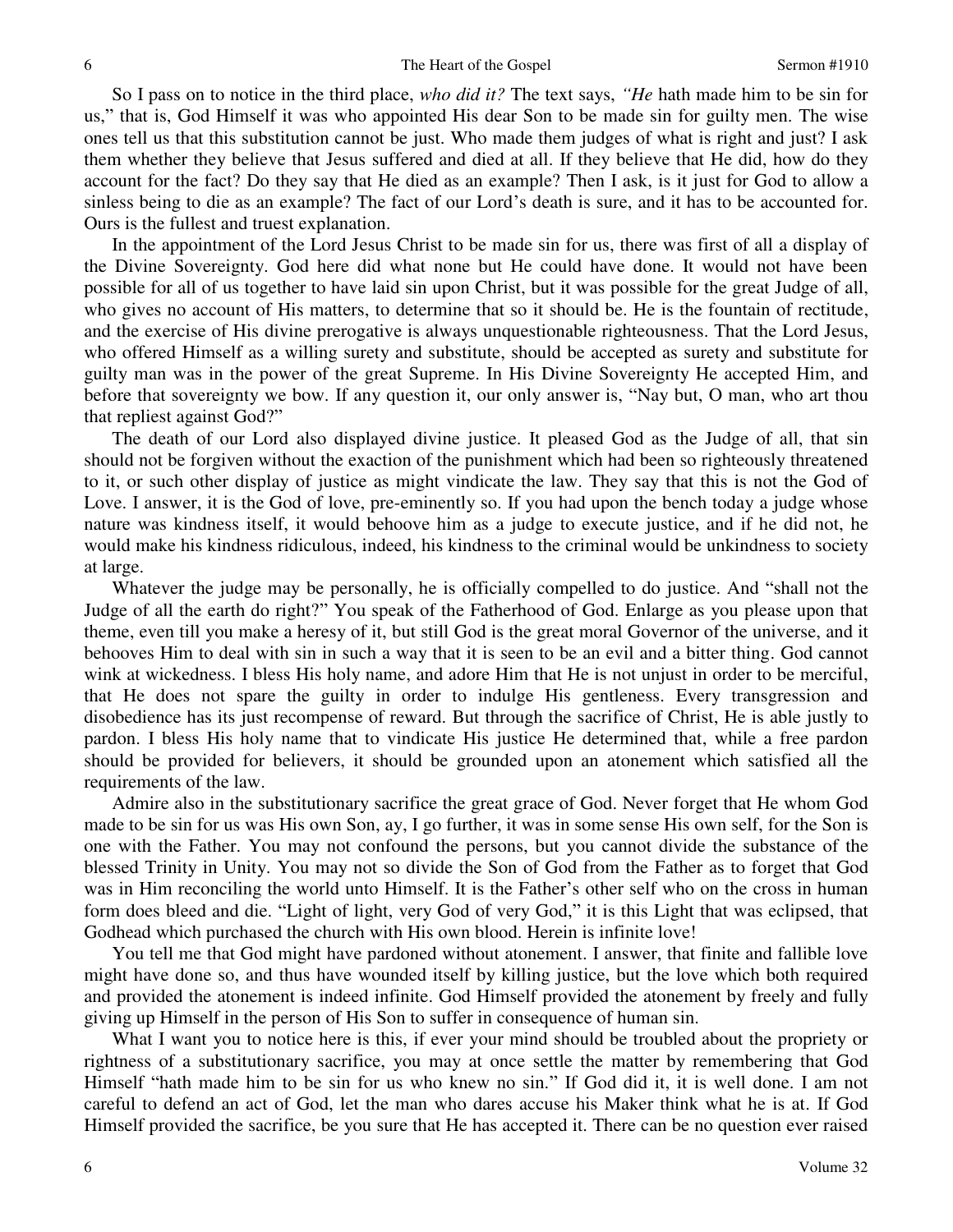### Sermon #1910 **The Heart of the Gospel** 7

about it, since JEHOVAH made to meet on Him our iniquities. He that made Christ to be sin for us knew what He did, and it is not for us to begin to say, "Is this right, or is this not right?" The thrice Holy God has done this, and it must be right. That which satisfies God may well satisfy us. If God is pleased with the sacrifice of Christ, shall not we be much more than pleased? Shall we not be delighted, entranced, enparadised, to be saved by such a sacrifice as God Himself appoints, provides, and accepts? "He hath made him to be sin for us."

 The last point is, *what happens to us in consequence?* "That we might be made the righteousness of God in him." Oh this weighty text! No man living can exhaust it. No theologian lived, even in the palmiest days of theology that could ever get to the bottom of this statement.

 Every man that believes in Jesus is through Christ having taken his sin made to be righteous before God. We are righteous through faith in Christ Jesus, "justified by faith." More than this, we are made not only to have the character of "righteous," but to become the substance called "righteousness." I cannot explain this, but it is no small matter. It means no inconsiderable thing when we are said to be "made righteousness."

What is more, we are not only made righteousness, but we are made "the righteousness of God." Herein is a great mystery. The righteousness which Adam had in the garden was perfect, but it was the righteousness of man, ours is the righteousness of God. Human righteousness failed, but the believer has a divine righteousness which can never fail. He not only has it, but he is it, he is "made the righteousness of God in Christ." We can now sing,

# *"With my Savior's vesture on, Holy as the Holy One."*

How acceptable with God must those be who are made by God Himself to be "the righteousness of God in him"! I cannot conceive of anything more complete.

 As Christ was made sin, and yet never sinned, so are we made righteousness, though we cannot claim to have been righteous in and of ourselves. Sinners though we be, and forced to confess it with grief, yet the Lord covers us so completely with the righteousness of Christ, that only His righteousness is seen, and we are made the righteousness of God in Him. This is true of all the saints, even of as many as believe on His name.

 Oh, the splendor of this doctrine! Can you see it, my friend? Sinner though you be, and in yourself defiled, deformed, and debased, yet if you will accept the great Substitute which God provides for you in the person of His dear Son, your sins are gone from you, and righteousness has come to you. Your sins were laid on Jesus, the scapegoat, they are yours no longer, He has put them away. I may say that His righteousness is imputed unto you, but I go further, and say with the text, "Thou art made the righteousness of God in him." No doctrine can be more sweet than this to those who feel the weight of sin and the burden of its curse.

**II.** So now, gathering all up, I have to close with the second part of the text, which is not teaching, but the application of teaching—A GREAT ARGUMENT.

"Now then we are ambassadors for Christ, as though God did beseech you by us: we pray you in Christ's stead, be ye reconciled to God."

 Oh, that these lips had language, or that this heart could speak without them! Then would I plead with every unconverted, unbelieving soul within this place, and plead as for my life. Friend, you are at enmity with God, and God is angry with you, but on His part there is every readiness for reconciliation. He has made a way by which you can become His friend—a very costly way to Himself, but free to you. He could not give up His justice, and so destroy the honor of His own character, but He did give up His Son, His Only Begotten, and His Well-Beloved, and that Son of His has been made sin for us, though He knew no sin.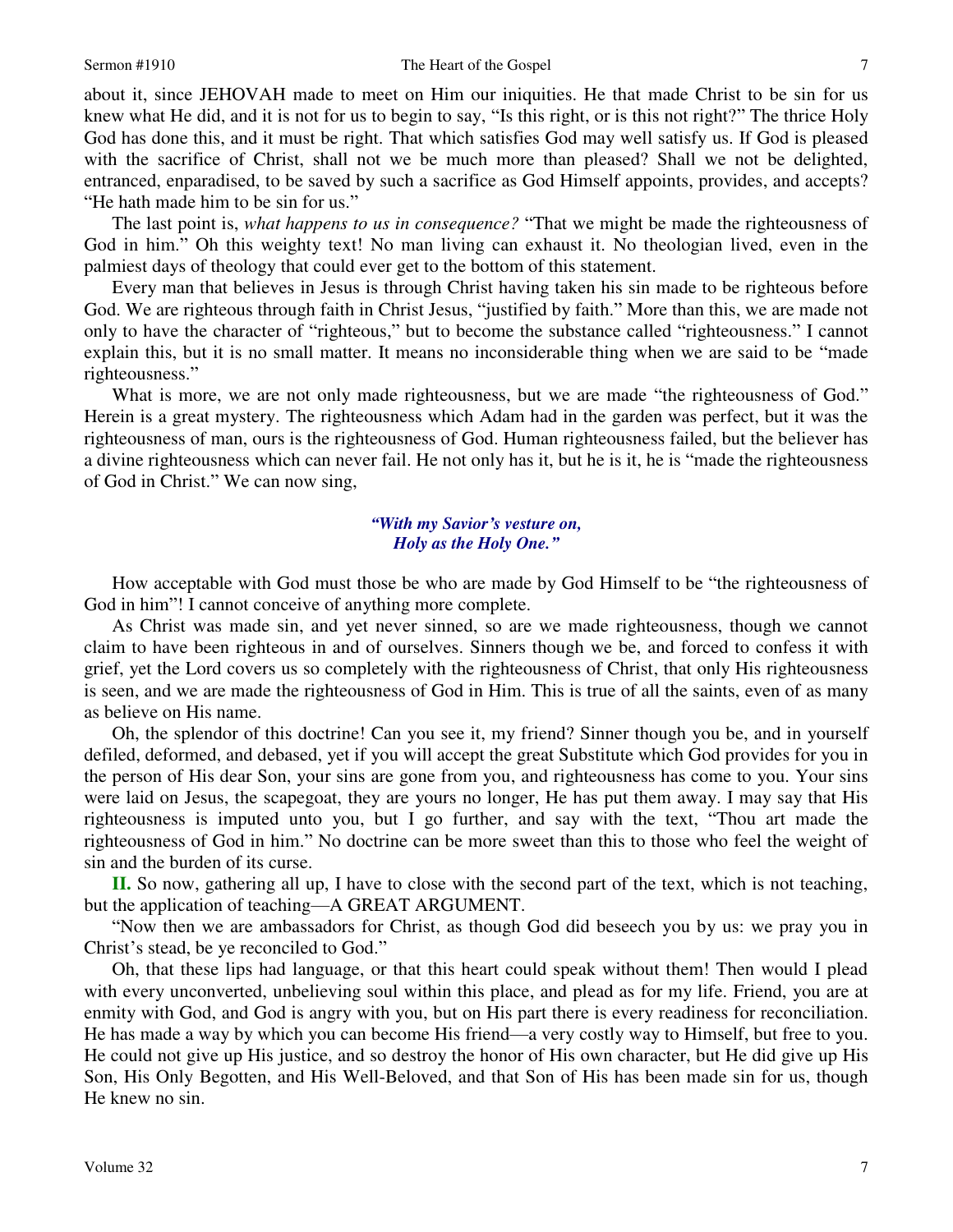See how God meets you! See how willing, how anxious He is that there should be reconciliation between Himself and guilty men. O sirs, if you are not saved it is not because God will not or cannot save you; it is because you refuse to accept His mercy in Christ. If there is any difference between you and God today it is not from want of kindness on His part, it is from want of willingness on yours. The burden of your ruin must lie at your own door, your blood must be on your own skirts.

 Now observe what we have to say to you today is this, we are anxious that you should be at peace with God, and therefore we act as ambassadors for Christ. I am not going to lay any stress upon the office of ambassador as honorable or authoritative, for I do not feel that this would have weight with you, but I lay all the stress upon the peace to which we would bring you. God has reconciled me to Himself, and I would fain have you reconciled also.

 I once knew Him not, neither did I care for Him. I lived well enough without Him, and sported with the trifles of the day, so as to forget Him. He brought me to seek His face, and seeking His face I found Him. He has blotted out my sins and removed my enmity. I know that I am His servant, and that He is my Friend, my Father, my All. And now I cannot help trying in my poor way to be an ambassador for Him with you. I do not like that any of you should live at enmity with my Father who made you, and that you should be wantonly provoking Him by preferring evil to good.

Why should you not be at peace with one who so much wants to be at peace with you? Why should you not love the God of love, and delight in Him who is so kind to you? What He has done for me He is quite willing to do for you, He is a God ready to pardon. I have preached His Gospel now for many years, but I never met with a sinner yet that Christ refused to cleanse when he came to Him. I never knew a single case of a man who trusted Jesus, and asked to be forgiven, confessing his sin and forsaking it, that was cast out.

 I say I never met with one man whom Jesus refused, nor shall I ever do so. I have spoken with harlots whom He has restored to purity and drunkards whom He has delivered from their evil habit, and with men guilty of foul sins who have become pure and chaste through the grace of our Lord Jesus. They have always told me the same story—"I sought the Lord, and He heard me; He hath washed me in his blood, and I am whiter than snow." Why should you not be saved as well as these?

 Dear friend, perhaps you have never thought of this matter, and this morning you did not come here with any idea of thinking of it, but why should you not begin? You came just to hear a well-known preacher, I pray you forget the preacher, and think only of yourself, your God and your Savior. It must be wrong for you to live without a thought of your Maker. To forget Him is to despise Him. It must be wrong for you to refuse the great atonement, you do refuse it if you do not accept it at once. It must be wrong for you to stand out against your God, and you do stand out against Him if you will not be reconciled to Him. Therefore I humbly play the part of an ambassador for Christ, and I beseech you believe in Him and live.

 Notice how the text puts it, "We are ambassadors for Christ, *as though God did beseech you by us."* This thought staggers me. As I came along this morning I felt as if I could bury my head in my hands and weep as I thought of God beseeching anybody. He speaks, and it is done, myriads of angels count themselves happy to fly at His command, and yet man has so become God's enemy that he will not be reconciled to Him. God would make him His friend, and spends the blood of His dear Son to cement that friendship, but man will not have it.

 See the great God turns to beseeching His obstinate creature! His foolish creature! In this I feel a reverent compassion for God. Must He beseech a rebel to be forgiven? Do you hear it? Angels, do you hear it? He who is the King of kings veils His sovereignty, and stoops to beseeching His creature to be reconciled to Him! I wonder not that some of my brethren start back from such an idea, and cannot believe that it could be so, it seems so derogatory to the glorious God. Yet my text says it, and it must be true—"As though God did beseech you by us." This makes it awful work to preach, does it not? I ought to beseech you as though God spoke to you through me, looking at you through these eyes, and stretching out His hands through these hands. He says, "All day long I have stretched forth my hands